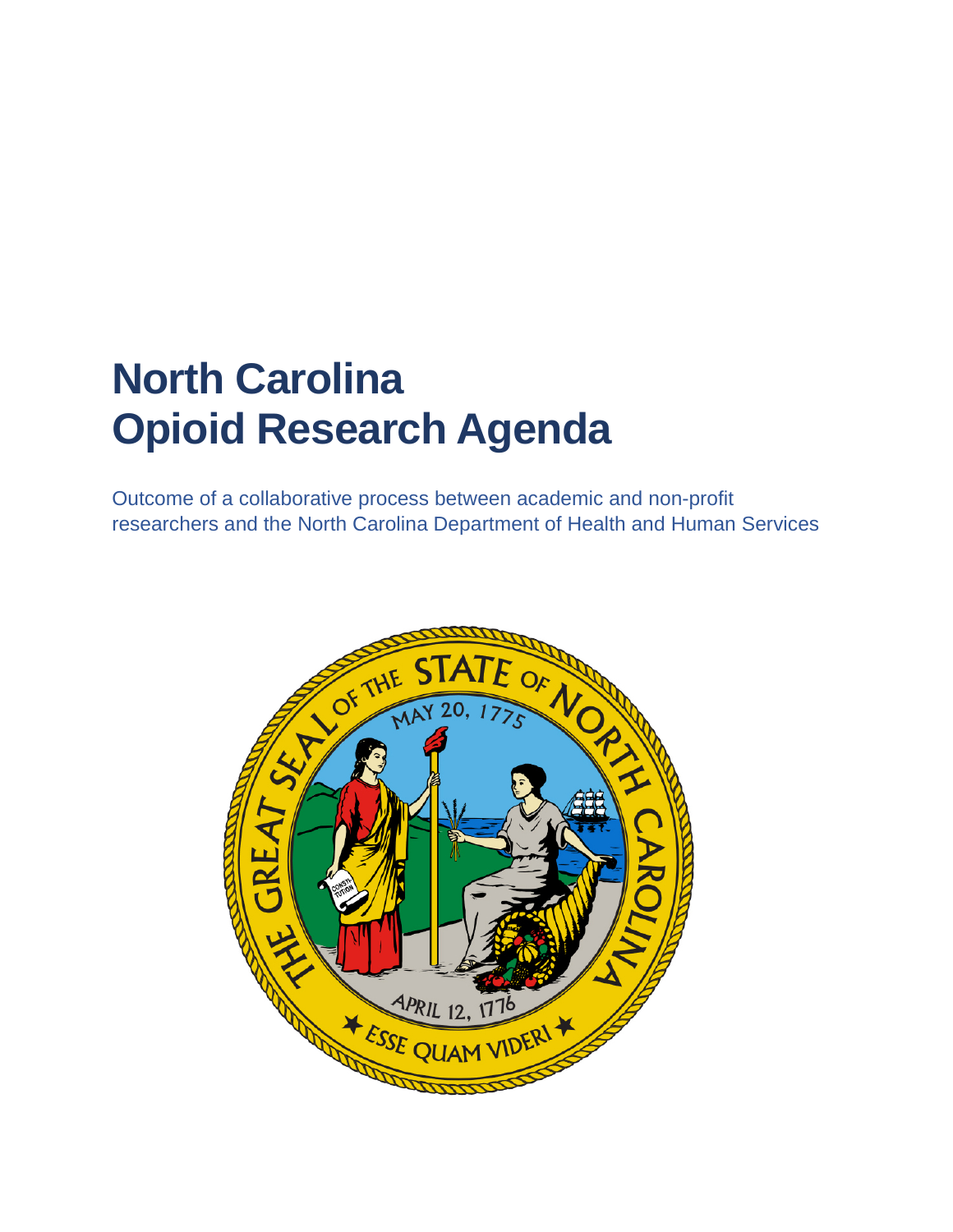# **Introduction**

# **Background**

In June 2017, North Carolina (NC) released Version 1 of the NC [Opioid Action Plan.](https://www.ncdhhs.gov/about/department-initiatives/opioid-epidemic/north-carolinas-opioid-action-plan) The purpose of the NC Opioid Action Plan is to identify specific, impactful strategies to reduce the burden of morbidity and mortality from the opioid epidemic in the state. The action plan organizes these strategies into seven key focus areas:

- 1. Creating a coordinated infrastructure
- 2. Reducing the oversupply of prescription drugs
- 3. Reducing the diversion and flow of illicit drugs
- 4. Increasing community awareness and prevention
- 5. Increasing naloxone availability and linkages to care
- 6. Expanding access to treatment and recovery
- 7. Measuring impact

Under Focus Area #7: Measuring impact, one of the strategic action items is to "establish an opioid research consortium and a research agenda among state agencies and research institutions to inform future work and evaluate existing work."

### The Role of Research in North Carolina's Opioid Epidemic Response

Research institutions play a vital role in North Carolina's coordinated response to the opioid epidemic.

Research institutions can identify critical gaps in knowledge and discover new information and emerging trends needed to respond to a quickly shifting epidemic. This knowledge can then inform the programs, policies, and interventions that are used to respond to the epidemic. Research institutions are critical to the development of prevention and intervention strategies and accessible, effective treatments for substance use disorder. Furthermore, research institutions can evaluate policies and interventions to identify more effective responses to the opioid epidemic.

# Goal of North Carolina Opioid Research Agenda

North Carolina has a large community of academic and non-profit research institutions. Many organizations are currently conducting novel research, designing interventions, and evaluating efforts in a wide range of topics and fields related to the opioid epidemic.

The goal of the NC Opioid Research Agenda was, through a collaborative process with research partners, practitioners, and DHHS representatives, to identify a prioritized list of questions that were feasible to answer in the short-term and would return impactful, tangible information to strengthen North Carolina's response to the opioid epidemic.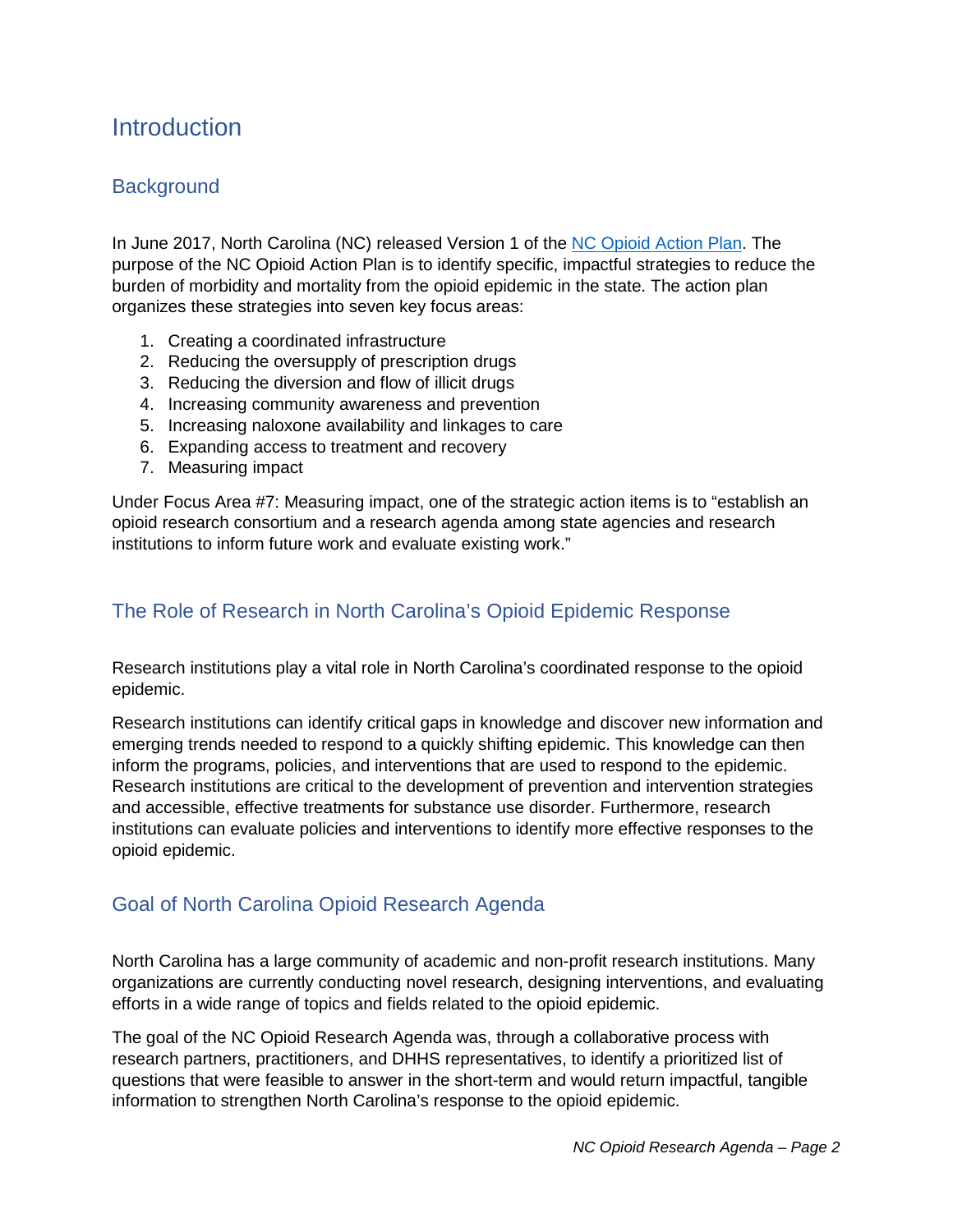# Process for Developing the Research Agenda

# Planning Committee

Planning committee members included the NC Division of Public Health, the NC Department of Health and Human Services (DHHS), the Duke University Margolis Center for Health Policy, the University of North Carolina (UNC) at Chapel Hill Injury Prevention Research Center (IPRC), and NC Translational and Clinical Sciences Institute (NC TraCS).

# Research Agenda Meeting

The planning committee worked to convene a one-day, in-person meeting to brainstorm questions that would support the goals of the research agenda. The research agenda meeting was held in the Research Triangle Park, NC on May 16, 2018. The participants of the meeting were asked to develop research questions that were:

- 1) *Impactful*: The questions, if answered, would directly improve North Carolina's response to the opioid epidemic; and
- 2) *Feasible*: The questions could be answered in the next 1-2 years.

To foster a collaborative discussion for the research agenda meeting, over 70 participants were invited from academic and non-profit research institutions as well as from across NC DHHS. Experts from a variety of research institutions were invited based on their work in the subject area.

Four topical workgroups were used to structure the brainstorm discussion: Prevention, Dynamic Use and Misuse, Harm Mitigation, and Treatment. To help convey the scope for each workgroup, the planning committee developed a conceptual model that was presented to attendees (Appendix A). Each attendee was able to participate in two of the four working groups of their choice as part of the meeting.

# Structure of Meeting

Given the number of anticipated attendees for the meeting, the planning committee had developed pre-established criteria to facilitate the brainstorm discussions. Furthermore, knowledgeable facilitators ensured that each discussion workgroup accomplished the intended objective of the meeting. The facilitators were provided with a research question template and a facilitator's guide of key points to keep in mind during the workgroup discussions (Appendix B).

All of the questions identified in the one-day meeting were compiled by planning committee members, and the planning committee used the same criteria of feasibility and impact to refine the list. Questions that already had known answers or were not feasible to answer were eliminated, and questions that were identified as most pertinent to directly inform response efforts were prioritized. Planning committee members consulted experts for prioritization where necessary by topic area. The final prioritized list of questions for the research agenda is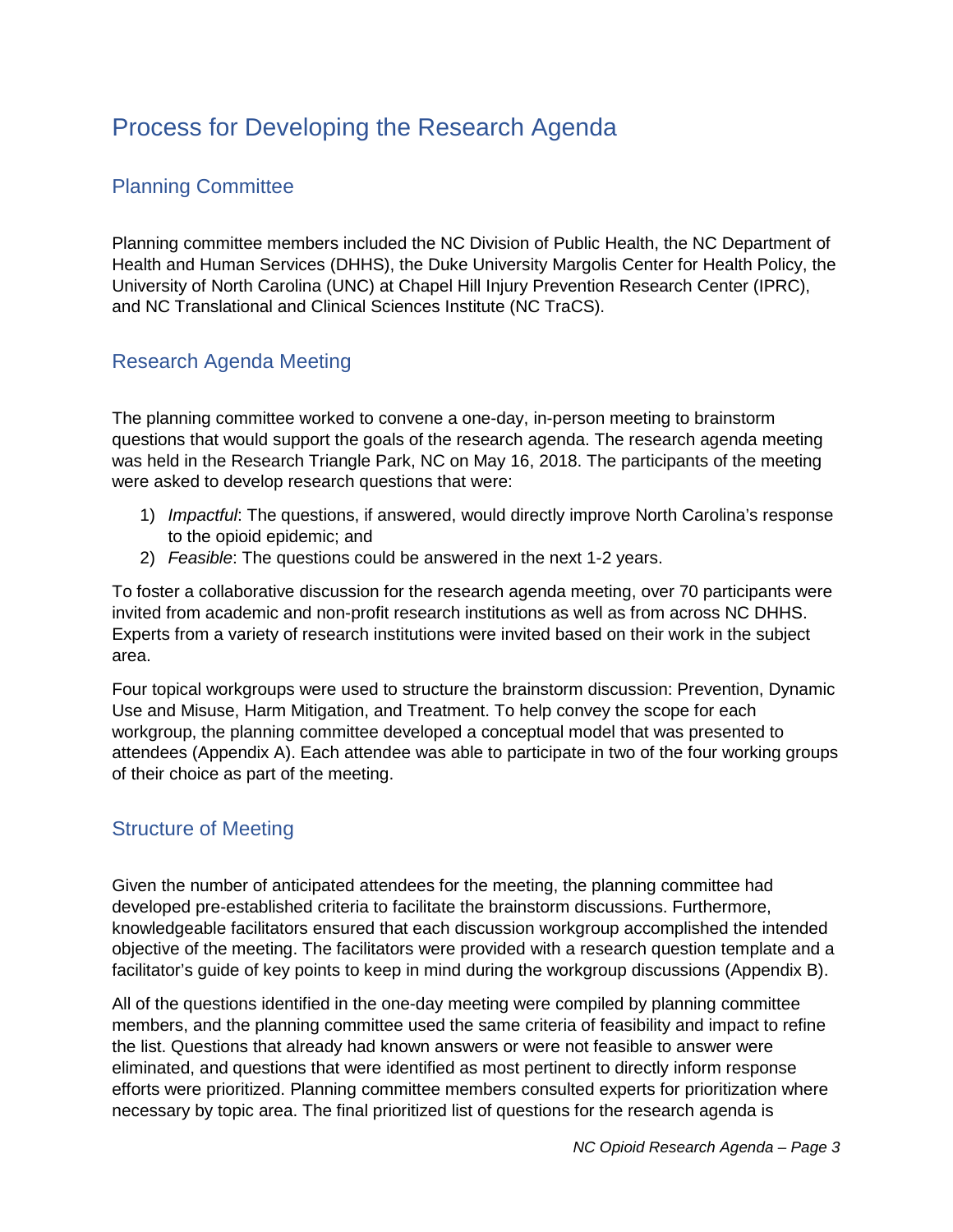presented below. In addition, a short list of key data sources and contacts was created (Appendix C).

Researchers, students and others can use this list of questions as topical areas to consider for research projects and grant application proposals. The goal of creating this research agenda is for state and research partners to have guidance on state priorities as they pertain to the opioid epidemic.

### Acknowledgements

We would like to extend a large thank you to the planning committee, Aaron McKethan, Hilary Campbell, Susan Kansagra, Scott Proescholdbell, Steve Marshall, Toska Cooper, Karen Demby, Christin Daniels, Amy Patel, and Elyse Powell; speakers, Governor Roy Cooper, Secretary Mandy Cohen, Melissa McPheeters, and Jeffrey Talbert; panelists, Marisa Domino, Emily Pfaff, Larry Greenblatt, and Phillip Graham; research agenda meeting facilitators and assistants, Walker Wilson, Shabbar Ranapurwala, Rebecca Naumann, Noel Mazade, Mike Dolan Fliss, Tim Carey, Josie Caves, and planning committee members; the 70+ research agenda meeting participants (See Appendix D); consulted experts, Robert Childs, Lauren Brinkley-Rubinstein, Lillie Armstrong, and Nidhi Sachdeva; the RTP Conference Center staff; and everyone involved in the development of the NC Opioid Research Agenda.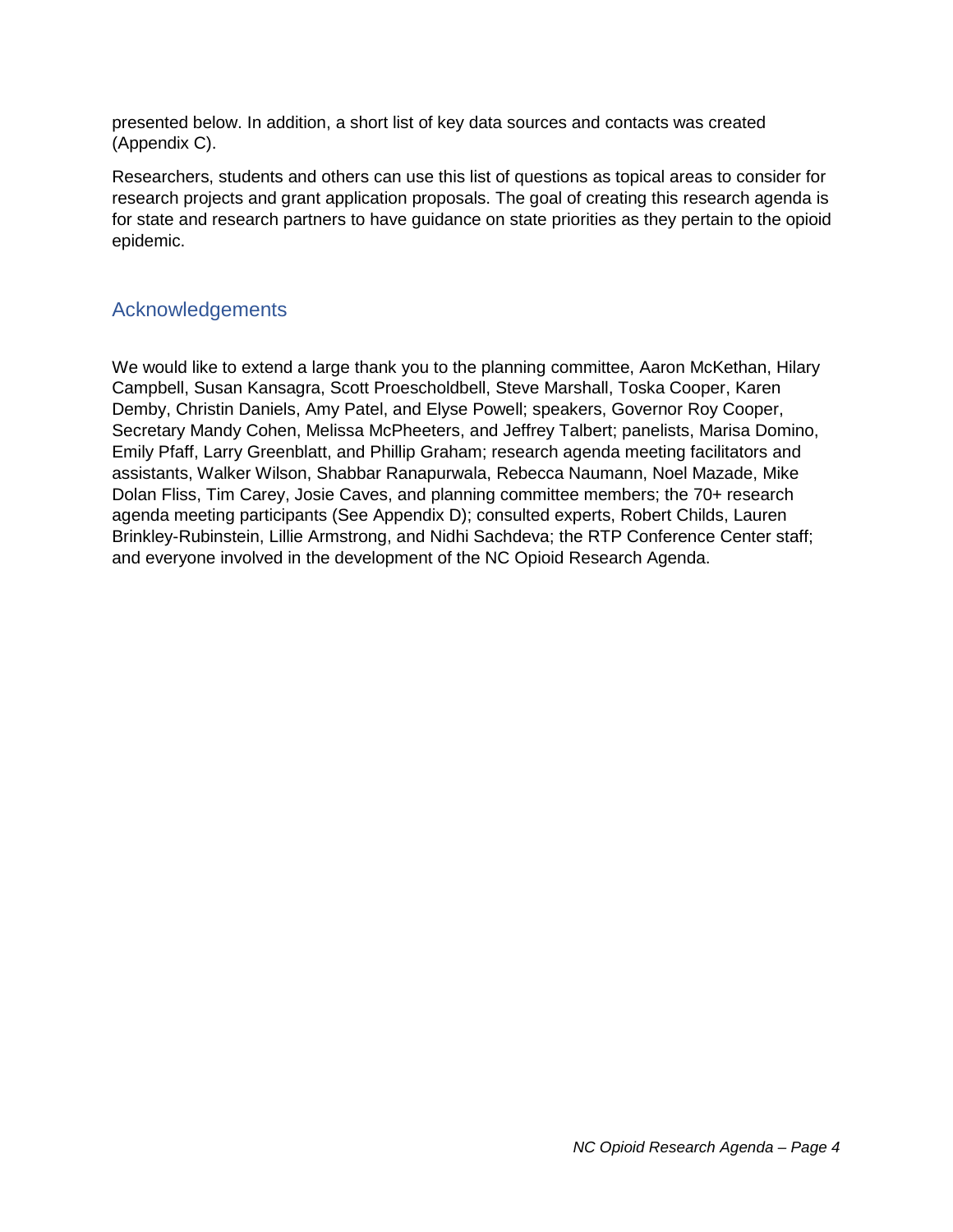# North Carolina Opioid Research Agenda

- 1. Which risk factors are the most immediately intervenable to prevent substance use disorder and to prevent an opioid overdose? Are these risk factors different in special populations, including youth, justice-involved persons, and people with non-problematic drug use?
- 2. What percentage of people with opioid use disorder currently initiated with prescription opioids versus illicit opioids? How has the source of opioid initiation changed over time? What causes people to transition to illicit opioid use?
- 3. What is the current use of "opioid sparing" (non-opioid pharmacological and nonpharmacologic) pain treatments in North Carolina? What are the outcomes associated with these prescribing and referral behaviors for different conditions? How does an individual's insurance status change the likelihood that they will receive opioid sparing pain treatments?
- 4. What are considered good opioid prescribing benchmarks for specific conditions? How many prescribers currently conform to these prescribing benchmarks? What are the most effective polices and interventions to conform to these prescribing benchmarks?
- 5. What has been the impact of each major component of the STOP Act (e.g., opioid prescribing and reporting protocols, CSRS use, naloxone distribution)?
- 6. What has been the impact of existing and emerging harm-reduction based strategies on the health of people who use drugs? What has been the impact of the legalization of Syringe Exchange Programs in North Carolina? What is the current unmet need for syringe exchange programs? How does access to syringe exchange programs impact rates of overdose, HIV and Hepatitis C? Evaluate strategies for building community capacity to adopt harm reduction-based interventions. Evaluate best practices and emerging strategies used to improve health literacy, investment, and coordination among people who use drugs, social and medical service providers, law enforcement, and communities as a whole.
- 7. Does screening for substance use disorders in primary care settings increase the number of people receiving treatment? What is the current rate of screening for substance use disorders in primary care settings? What percentage of individuals identified as having a substance use disorder through a primary care screening are referred to treatment, harm reduction, and/or recovery support services? Does increased screening for substance use disorder in primary care settings increase the number of people who initiate these services? Are individuals that are referred to treatment through a primary care screening more or less likely to be retained in treatment than the general treatment population?
- 8. What is the current treatment demand and capacity in North Carolina? How does this demand vary across counties and other localities? In which areas does the demand furthest exceed the treatment capacity?
- 9. What is the current state of buprenorphine prescribing in North Carolina? What is the distribution of dosages (mg/day) and length of time that patients are being prescribed buprenorphine? What is the current rate of co-prescription of buprenorphine with opioid pain medication, benzodiazepines, or other risky co-prescriptions?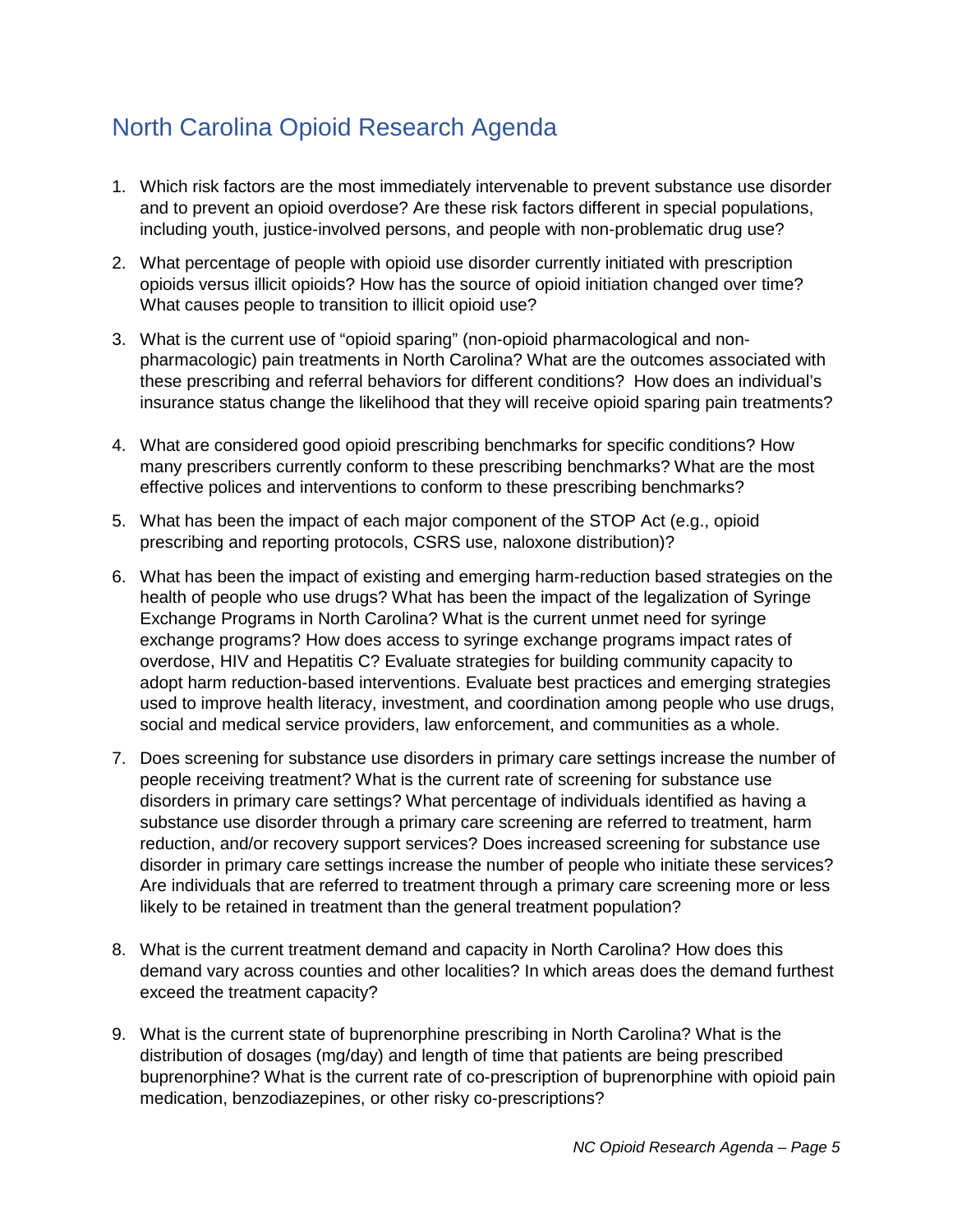- 10. What is the current statewide rate of referral to treatment and/or harm reduction services for patients who: Are hospitalized for opioid use disorder? Visit the emergency department (ED) for an opioid overdose? Receive emergency medical services (EMS) for an opioid overdose? How frequently are people who receive medical care for a disease associated with injection drug use (e.g. sepsis, endocarditis, hepatitis, HIV) screened for substance use disorder and referred to treatment and/or harm reduction services? What interventions have been effective in increasing the rate of referral to treatment and harm reduction services for those who have received clinical services and have an opioid use disorder?
- 11. What risk factors are most predictive of a relapse at the start of treatment? What are the most effective forms of treatment and recovery supports to reduce the likelihood of a relapse after beginning treatment? What are the most effective forms of treatment and recovery supports after a relapse occurs? Which patients best benefit from each type of treatment and counseling/psychosocial supports? What are the most effective recovery supports in different populations, including youth, justice-involved persons, and pregnant women?
- 12. What are the policies/protocols that effectively improve access to medication-assisted treatment (MAT) for people involved in the criminal justice system (incarcerated/after release)? What are the outcomes of these policies/protocols on overdose? On recidivism? On treatment adherence?
- 13. What is the risk of neonatal abstinence syndrome (NAS) associated with opioid use during pregnancy? To what extent does Eat, Sleep and Console improve NAS outcomes compared to other more traditional treatment approaches (e.g., the Finnegan scoring system)? What are the best methods for supporting parents and/or caregivers in caring for a baby diagnosed with NAS to improve outcomes? What has been the impact of the Plan of Safe Care on children, their families and the systems who support them? What are the maternal, fetal and neonatal effects of naloxone overdose reversal during pregnancy? What are the maternal, fetal and neonatal effects of naltrexone during pregnancy?
- 14. How often are co-morbidities with opioid use disorder identified? Given that co-morbidities may be treated independently from a substance use disorder, how can clinical care be better coordinated for patients? What is the set of information and services to address comorbidities that most effectively reduces negative outcomes for patients with opioid use disorder?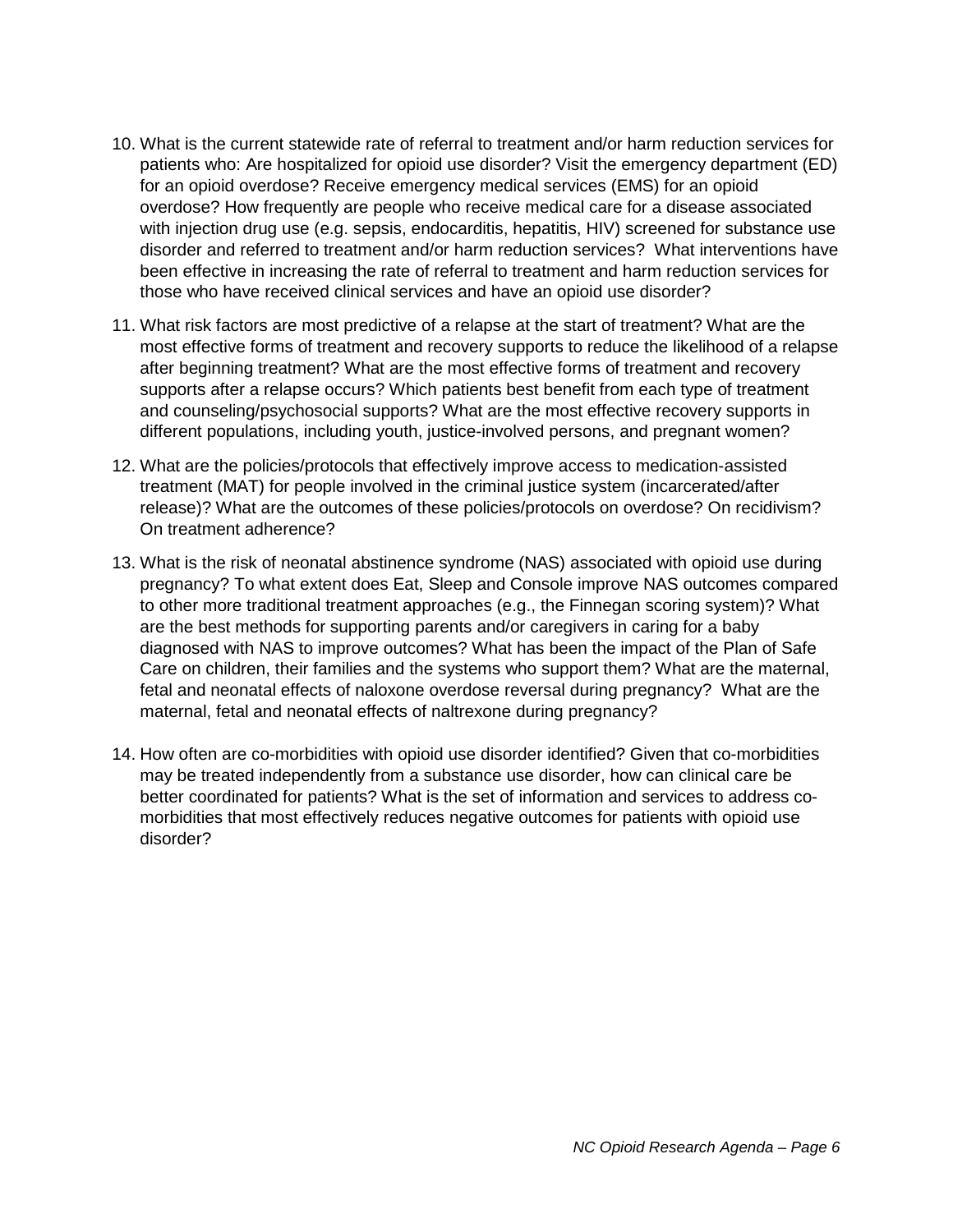# Appendix A: Conceptual Model to Guide Workgroup Discussion



Model credit: McKethan A., Powell E., Patel A., Daniels C., Campbell H., Marshall S., & Proescholdbell S.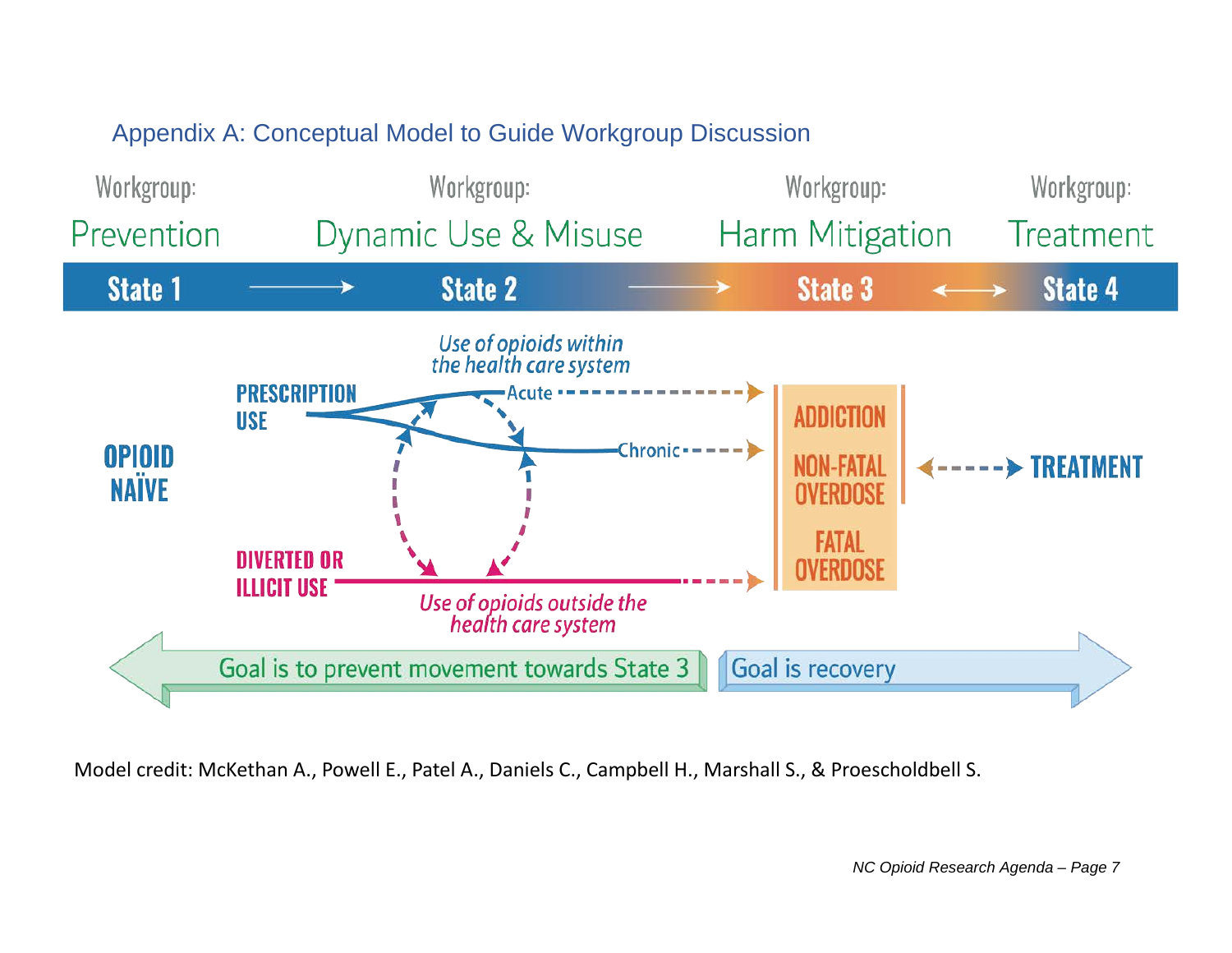# Appendix B: Materials used in Workgroups

### **Assistant's Template to Track Discussion of Each Proposed Research Question**

**CIRCLE/HIGHLIGHT NAME OF BREAKOUT GROUP:** 

*Session 1 Session 2*

**Prevention Dynamic Use/Misuse Harm Mitigation Treatment**

**RESEARCH QUESTION:**

**IMPORTANCE:**

**METHODS/FEASIBILITY:**

**BRIEF REVIEW OF DATA NEEDED:**

**POLICY IMPACT:**

**KEY PARTNERS:**

**OTHER NOTES:**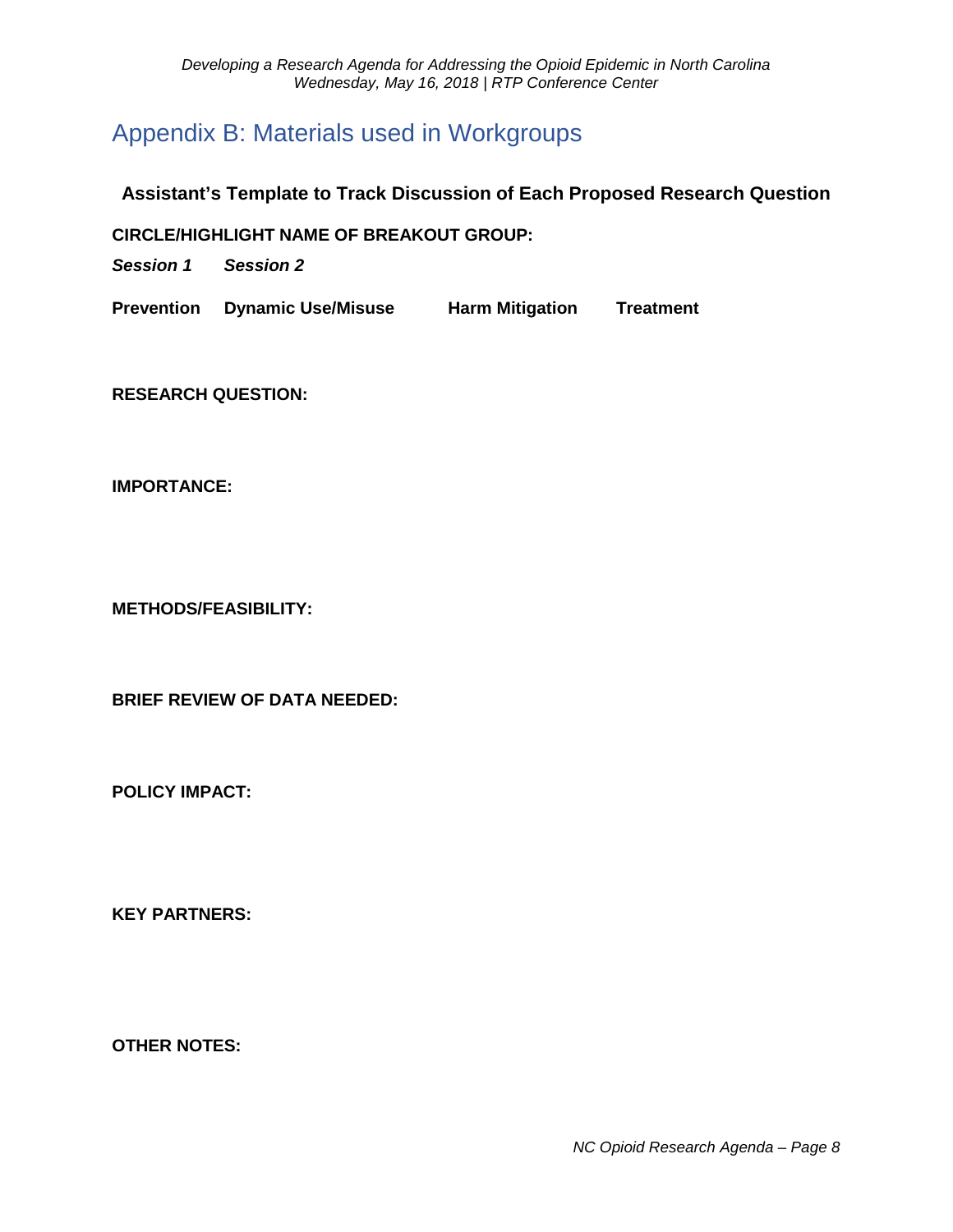### **Guidance for Facilitators & Assistants**

*Overall Goal of Workgroups: To compile a series of timely and compelling Research Questions that, if answered, would move the needle on our state's ability to have a positive impact on the opioid crisis. Questions should be feasible and return impactful information in the near term.* 

#### **1. Tips for Facilitating the Breakout Groups**:

- Begin with a rapid round of introductions. Names and job titles only, not lengthy statements.
- Getting the ball rolling: Individuals brainstorm a list of their most compelling Research Questions – in private and independently – then go around the group and have each person state their full list of proposed Research Question(s). Or else, just invite people to start throwing ideas out.
- Invite the group sharing ideas by stating *a Research Question to be answered and its importance to the state* (rather than by stating a data source or agency!).
- Invite group discussion to get verbal feedback to each proposed question. Try to involve the whole group and avoid any one person dominating discussion.
- Try to discuss and develop ideas that have broad appeal within the group.
- Don't get bogged down on any one research idea or section of the research template.
- Facilitators should help guide discussion and prioritization; remind the group of goals; and keep it moving.
- Assistants should keep track of the key information discussed and populate one template for each Research Question. They should let the Facilitators know if there are missing or unclear items in template for any of Research Questions (preferably before the Facilitators move to another Research Question!)

#### **2. What's Included in the Template**:

#### **(1) RESEARCH QUESTION:**

- Clear, concise research question
- Answerable with existing data (even if not currently available)
- Feasible to answer within a reasonable timeframe

#### **(2) IMPORTANCE:**

- Why is answering this question important
- What is the tangible information gain
- How state partners might use this information

#### **(3) METHODS/FEASIBILITY:**

- Brief, high-level overview only
- What is the feasibility and timeframe
- *Don't let this section become a time sink. It should be a high-level overview, or can be left blank if needed*

#### **(4) BRIEF REVIEW OF DATA NEEDED:**

- If known, what existing data sources would help answer this question?
- What additional data sources may be needed to fill any gaps to answering the question?
- Do we need new data linkages and/or new bridges between existing data resources?

#### **(5) POLICY IMPACT:**

• What specific policies would this question inform?

#### **(6) KEY PARTNERS:**

- Does this question fit into any partner's current or planned scope of work? If so, who?
- Which partners are needed to make relevant data sources available?
- Who else should be engaged for follow up on answering this research question?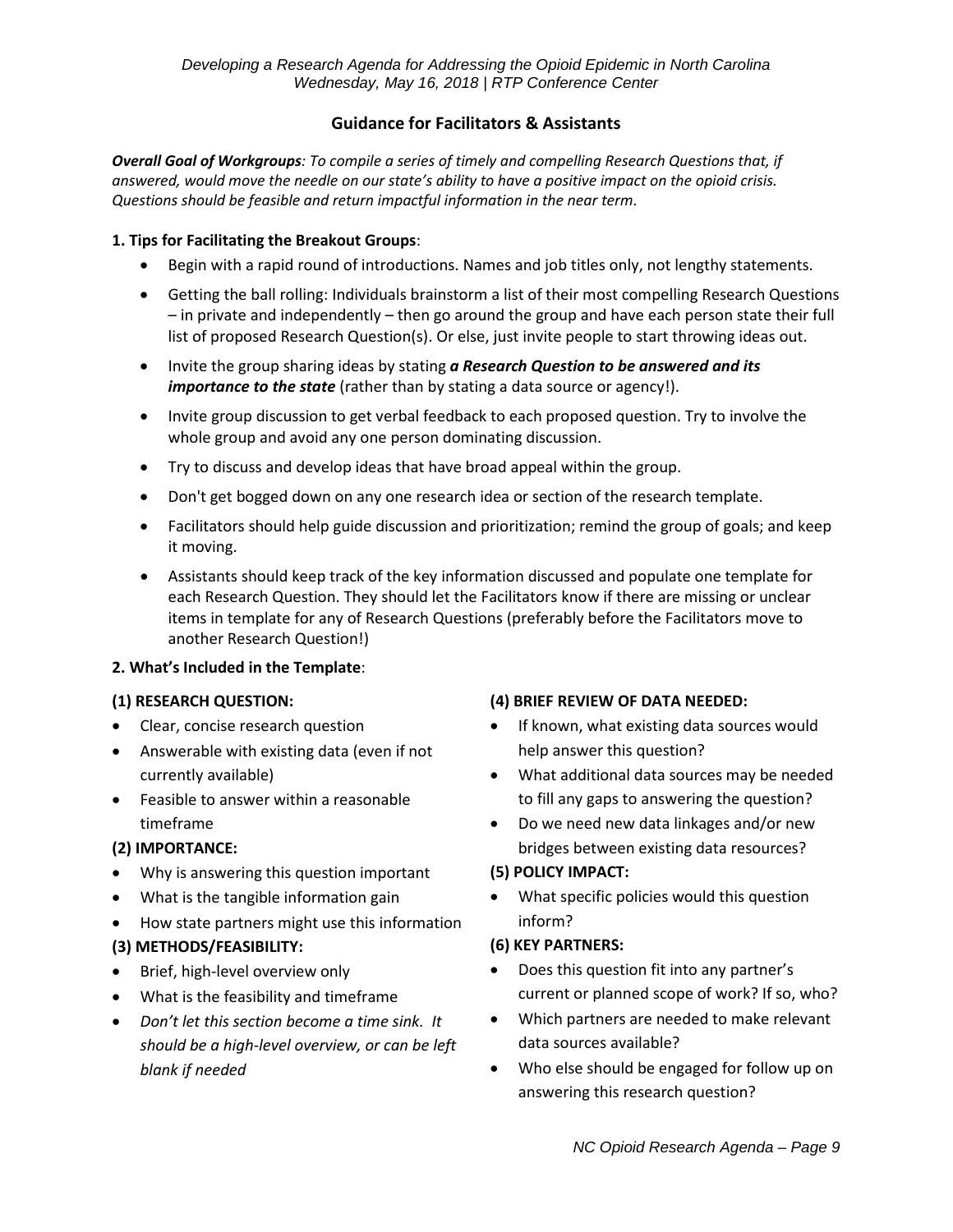# Appendix C: Existing key state data resources and contacts

| <b>Data source</b>                                                             | <b>Data Steward</b>                                                   | <b>Access</b>                                                                                                                    | <b>Email</b>                         |
|--------------------------------------------------------------------------------|-----------------------------------------------------------------------|----------------------------------------------------------------------------------------------------------------------------------|--------------------------------------|
| <b>NC Medicaid</b><br><b>Claims Data</b>                                       | <b>NC Medicaid</b><br>Division of<br><b>Health Benefits</b><br>(MDHB) | Limited to public health &<br>academic researchers.<br>Submit data request/data<br>use agreement                                 | patrick.doyle@dhhs.nc.gov            |
| <b>NC Controlled</b><br>Substance<br>Reporting<br>System (CSRS)                | <b>NC</b><br>DMH/DD/SAS                                               | Limited to public health &<br>academic researchers.<br>Submit data request/data<br>use agreement                                 | sonya.brown@dhhs.nc.gov              |
| <b>NC Vital</b><br>Records (death<br>certificate data)                         | <b>NC DPH</b>                                                         | <b>Public Access/Public</b><br>record. Submit data<br>request/data use<br>agreement                                              | SCHSInfo@dhhs.nc.gov                 |
| NC Office of the<br><b>Chief Medical</b><br>Examiner<br>(OCME) (death<br>data) | <b>NC DHHS</b>                                                        | <b>Public Access/Public</b><br>record. Submit data<br>request                                                                    | ocme.data.request@dhhs.nc.gov        |
| <b>NC DETECT</b><br>(Emergency<br>Department<br>Data)                          | <b>NC DPH</b>                                                         | Limited to public health &<br>academic researchers.<br>Submit data request/data<br>use agreement                                 | ncdetect@listserv.med.unc.edu        |
| <b>NC DETECT</b><br>(EMS Data)                                                 | <b>NC DPH</b>                                                         | Limited to public health &<br>academic researchers.<br>Submit data request/data<br>use agreement                                 | ncdetect@listserv.med.unc.edu        |
| <b>NC Hospital</b><br>Discharge Data<br>(Hospital<br>Admissions)               | <b>NC Healthcare</b><br>Association<br>(NCHA)                         | Limited to public health &<br>academic researchers.<br>Submit data request/data<br>use agreement via UNC<br><b>SHEPS or SCHS</b> | ahaydon@email.unc.edu                |
| <b>NC Poison</b><br><b>Control Center</b>                                      | Carolina<br>Poison Control<br>(CPC)                                   | Limited to public health &<br>academic researchers.<br>Submit data request/data<br>use agreement                                 | anna.dulaney@carolinashealthcare.org |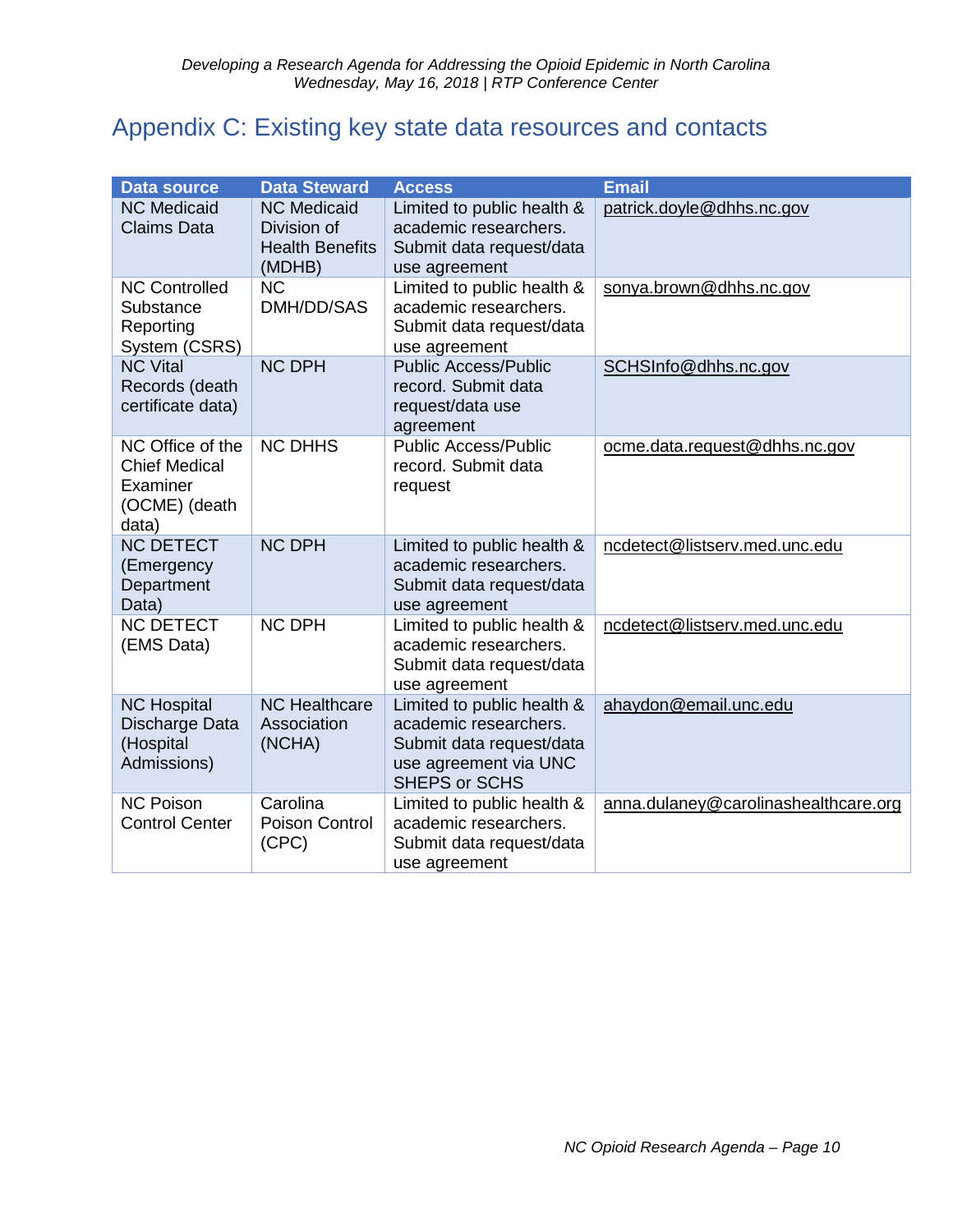# Appendix D: List of Participants

**Apostolos Alexandridis** Graduate Research Assistant UNC IPRC aaa@unc.edu

**Kim Andringa** Instructor UNC-Chapel Hill kim\_andringa@unc.edu

**Nathan Blouin** Director UNC-Chapel Hill nathan\_blouin@unc.edu

**Lauren Brinkley-Rubinstein** Assistant Professor UNC-Chapel Hill lauren\_brinkley@med.unc.edu

**Marla Broadfoot** Science Writer NC TraCS Marla\_Broadfoot@gmail.com

**Thomas Buchheit** Associate Professor of Anesthesiology Duke University Thomas.Buchheit@duke.edu

**Christie Burris** Executive Director NC Health Information Exchange Authority christie.burris@nc.gov

**Carol Burroughs** Deputy Director Department of Information Technology carol.burroughs@nc.gov

**Hilary Campbell** Special Assistant to the Chief Data Officer NC DHHS hilary.campbell@dhhs.nc.gov

**Tim Carey** Professor UNC-Chapel Hill timothy carey@med.unc.edu

**Andrea Carnegie** Chief Operating Officer NC TraCS Andrea\_Carnegie@med.unc.edu

**Charles Carter** Chief Operating Officer for Technology & Operations, NC DHHS Charles.Carter@dhhs.nc.gov

**Josie Caves** Graduate Research Assistant UNC School of Medicine [Josie\\_Caves@med.unc.edu](mailto:Josie_Caves@med.unc.edu)

**Paul Chelminski** Professor UNC Department of Medicine paul\_chelminski@med.unc.edu

**Robert Childs** Executive Director NC Harm Reduction Coalition robert.bb.childs@gmail.com

**Mandy Cohen** Secretary of the Health and Human Services NC DHHS amanda.parks@dhhs.nc.gov **Kevin Conway**  Senior Behavioral Health Scientist RTI International kconway@rti.org

**Toska Cooper** Research Assistant UNC IPRC toskac@email.unc.edu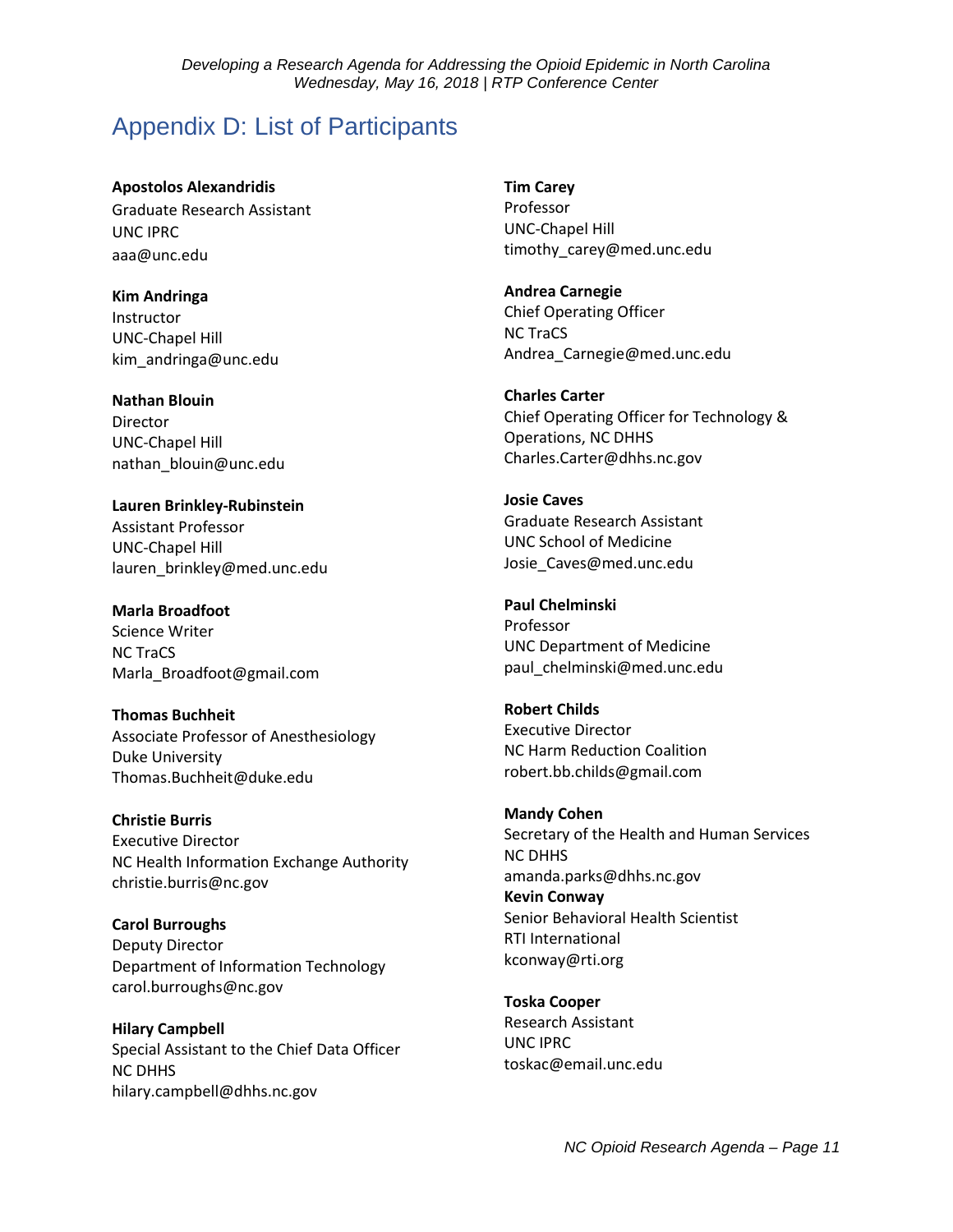**Christin Daniels** Director of Research Gillings School of Global Public Health christin\_daniels@unc.edu

**Nabarun Dasgupta** Epidemiologist UNC-Chapel Hill nabarund@unc.edu

**Karen Demby** Administrative Director for Team Science NC TraCS karen\_demby@med.unc.edu

**Marisa Domino** Professor, Director UNC-Chapel Hill domino@unc.edu

**Stephanie Engel** Professor UNC-Chapel Hill Stephanie.Engel@unc.edu

**Aaron Fleischauer** Career Epidemiology Field Officer NC DPH alf6@cdc.gov

**Mike Dolan Fliss** Graduate Research Assistant UNC IPRC / NC DHHS fliss@email.unc.edu

**Phillip Graham** Senior Program Director RTI International pgraham@rti.org

**Lawrence Greenblatt** Professor of Medicine Duke Health larry.greenblatt@duke.edu

**Sandra Greene** Professor of the Practice of Health Policy Gillings School of Global Public Health SandraB\_Greene@unc.edu

**Brandon Greife** Industry Consultant SAS Institute brandon.greife@sas.com

**Padma Gulur** Professor, VC Operations and Performance, &Medical Director, Duke University padma.gulur@duke.edu

**Jacquie Halladay** Research Associate Professor UNC-Chapel Hill jacqueline\_halladay@med.unc.edu

**Nancy Henley** Chief Medical Officer DHHS / Division of Medical Assistance nancy.henley@dhhs.nc.gov

**Mark Holmes** Professor UNC-Chapel Hill mark\_holmes@unc.edu

**Timothy Ives** Professor Eshelman School of Pharmacy Timothy\_Ives@med.unc.edu

**Robyn Jordan** Clinical Assistant Professor UNC-Chapel Hill robyn\_jordan@med.unc.edu

**Susan Kansagra** Section Chief, Chronic Disease and Injury NC DHHS Susan.Kansagra@dhhs.nc.gov

**Steve Kearney** Medical Director - US Government SAS Institute steve.kearney@sas.com

**Jai Kumar** Director of Planning & Development North Carolina Healthcare Association jkumar@ncha.org

*NC Opioid Research Agenda – Page 12*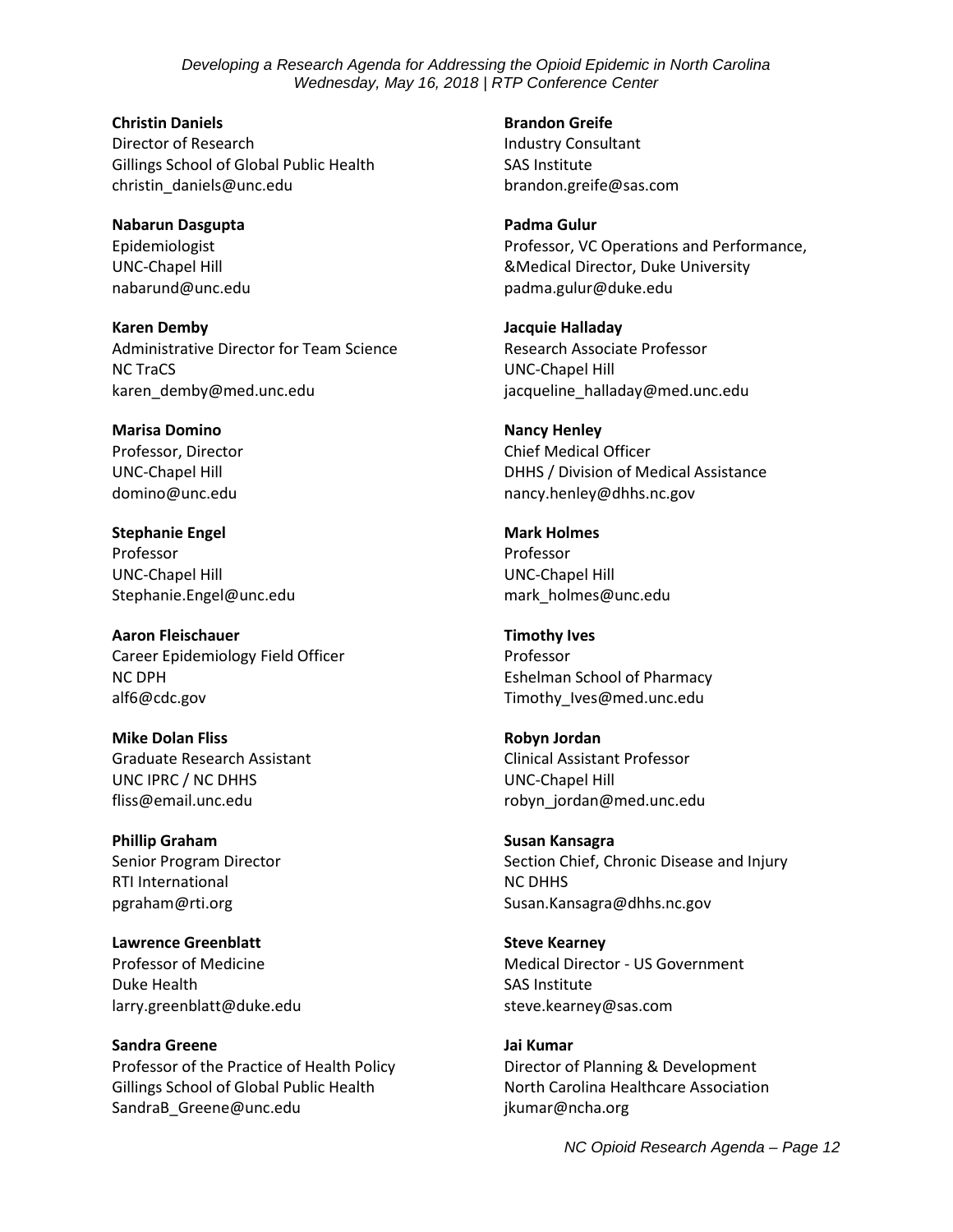**Paul Lanier** Assistant Professor UNC-Chapel Hill planier@email.unc.edu

**Adam Lovelady** Assistant Professor UNC-Chapel Hill adamlovelady@sog.unc.edu

**Steve Marshall** Director UNC IPRC smarshall@unc.edu

**Maria Mayorga** Professor of Personalized Medicine NC State University memayorg@ncsu.edu

**Noel Mazade** Professor of the Practice UNC School of Social Work nmazade@email.unc.edu

**Aaron McKethan** Chief Data Officer NC DHHS aaron.mckethan@dhhs.nc.gov

**Melissa McPheeters** Assistant Commissioner Tennessee Department of Health melissa.l.mcpheeters@tn.gov

**Corey Mercy** Director of Health Information Technology NC DHHS corey.mercy@dhhs.nc.gov

**Alison Miller** Epidemiologist NC OCME alison.miller@dhhs.nc.gov

**Larry Mull** Business Intelligence Manager North Carolina Medicaid larry.mull@dhhs.nc.gov

**Becky Naumann** Research Assistant Professor UNC-Chapel Hill RNaumann@unc.edu

**Gary Nelson** Thomas Willis Lambeth Distinguished Chair UNC-Chapel Hill gmnelson@email.unc.edu

**Jacqueline Olich** Senior Director, University Collaborations RTI International jolich@rti.org

**Jenni Owen** Policy Director Office of Governor Roy Cooper jenni.owen@nc.gov

**Amy Patel** Injury Prevention Consultant NC DHHS amy.patel@dhhs.nc.gov

**Ashwin Patkar** Professor in Psychiatry Duke University ashwin.patkar@duke.edu

**Brian Pence** Associate Professor UNC-Chapel Hill bpence@unc.edu

**Emily Pfaff** Administrative Director UNC-Chapel Hill epfaff@email.unc.edu

**Elyse Powell** Public Health Analyst Department of Public Health elyse.powell@dhhs.nc.gov

**Steven Prakken** Pain Medicine Specialist Duke Pain Medicine steven.prakken@duke.edu

*NC Opioid Research Agenda – Page 13*